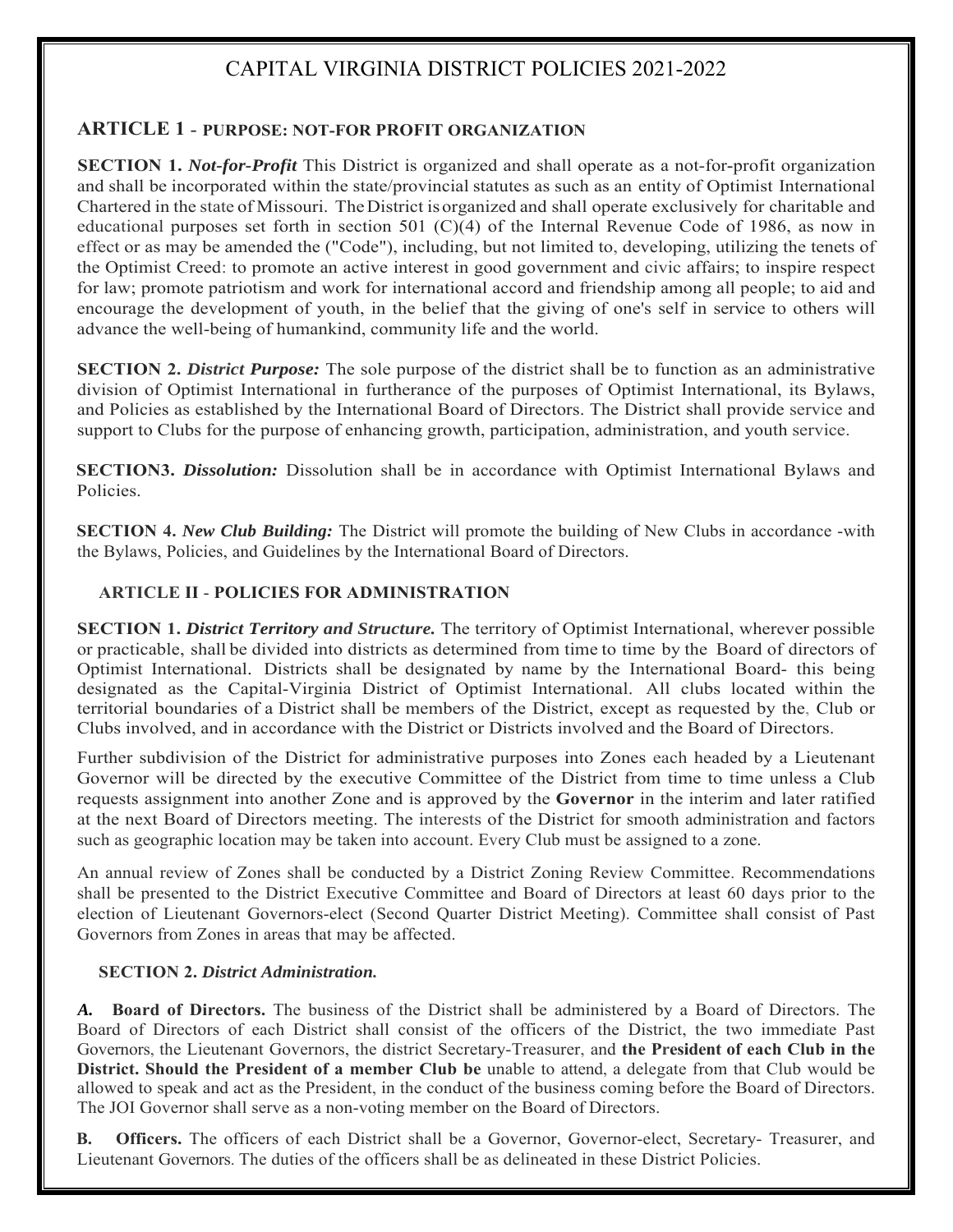**C. Executive Committee.** A District may delegate, subject to the limitations imposed by these Bylaws, the powers of the District Board of Directors to the District Executive Committee. The Executive Committee shall consist of the District officers and the two most Immediate Past Governors. The JOI Governor shall serve as a non-voting member on the District Executive committee. The Executive Committee is authorized make purchases and pay expenses; travel allowances, reimbursements and obligations as provided and within the limitations of the budget, make plans and establish policy furthering the objectives of the District, and exercise general control over plans, budget, and programs of the District. Meetings of the Executive Committee may be called by a majority of its members or at the call of the Governor.

**D. Vacancy.** For good cause or upon death, resignation, or incapacitation of any elected or appointed officers or any officer-designate of a District, or in the event of the failure of any officer to carry out the duties of his office, the incumbent District Executive committee may declare said office vacant and shall select a successor to fill the remainder of the term. In the short term, the Governor may make an interim appointment pending the next meeting of the District Executive Committee. Should either of the Immediate Past-Governors be unable to serve as members of the Executive Committee and Board of Directors, the next Immediate Past Governor shall automatically become a member of the Executive Committee and the Board of directors in his place and stead. The foregoing shall apply to any individual who has been elected or appointed to office but for any reason does not assume or carry out the duties of his office.

**E. District Policies.** The District shall adopt a set of operating policies authorized by the International Board of Directors, which will cover items necessary to administer the District. These policies shall be adopted annually by the District Board of Directors at the Annual Convention or a specially called convention.

**F. Meetings.** The Governor may call a meeting of the Board of Directors each quarter or at such time and place as he/she may determine with the advice and consent of the Executive Committee. Notices of all meetings of the Board of Directors shall be issued and cause to be delivered to all members of the Board of Directors by the District Secretary-Treasurer at least 30 days prior to said meetings. A majority of the members of the Board of Directors shall constitute a quorum for the transaction of business, and a majority of those present and voting shall be necessary to give effect to any action of the Board. The signature of the Governor, Secretary- Treasurer or Meetings Chair shall be authorized to obligate the District on all contracts required for meetings and conferences. The Secretary-Treasurer will maintain accurate minutes of *all* formal District meetings. The governor will direct the order of business and programs for all meetings as presiding officer

**G. Committees.** The District Board of Directors and Governor shall establish in its District policies, committees as it deems appropriate to carry out the administration of the District. A Finance Committee will be appointed by the Governor to address budgets and fundraising as may be required and will include the current Secretary-Treasurer. Members of these committees may include regular members appointed from the general membership as well as the Executive Committee. The Executive Committee will serve as the Planning Committee as warranted.

The Governor-Designate shall appoint the chairs and the required number of members of all committees and shall announce such appointments not later than October  $1<sup>st</sup>$  following his election.

## **SECTION 3.** *District Convention.*

A convention of the clubs of the District shall be held between August 1 and September 30 on such dates and at such location as shall be determined by the District Board of Directors. In this district, it is the Governor's responsibility to identify the dates and location to be considered and approved by the Board. The District Board of Directors shall have power to substitute another city in the event circumstances later make such action necessary or advisable. The District Secretary-Treasurer shall issue and cause to be delivered to each member Club in the District an official call for the annual convention at least 30days prior to the date thereof, in which notice the time and place of said convention shall be set forth. In the event of an emergency, with the approval of the International Board of Directors and the District Board of Directors, a District may hold a special District convention at any time or place. The District Secretary-Treasurer shall issue and cause to be delivered to each member Club in the District, at least 20 days prior to the date of said special convention, a written notice of the time and place of the holding of same together with a general statement of the proposed business to be transacted. The method and means of voting at the convention shall be established by the District Board of Directors.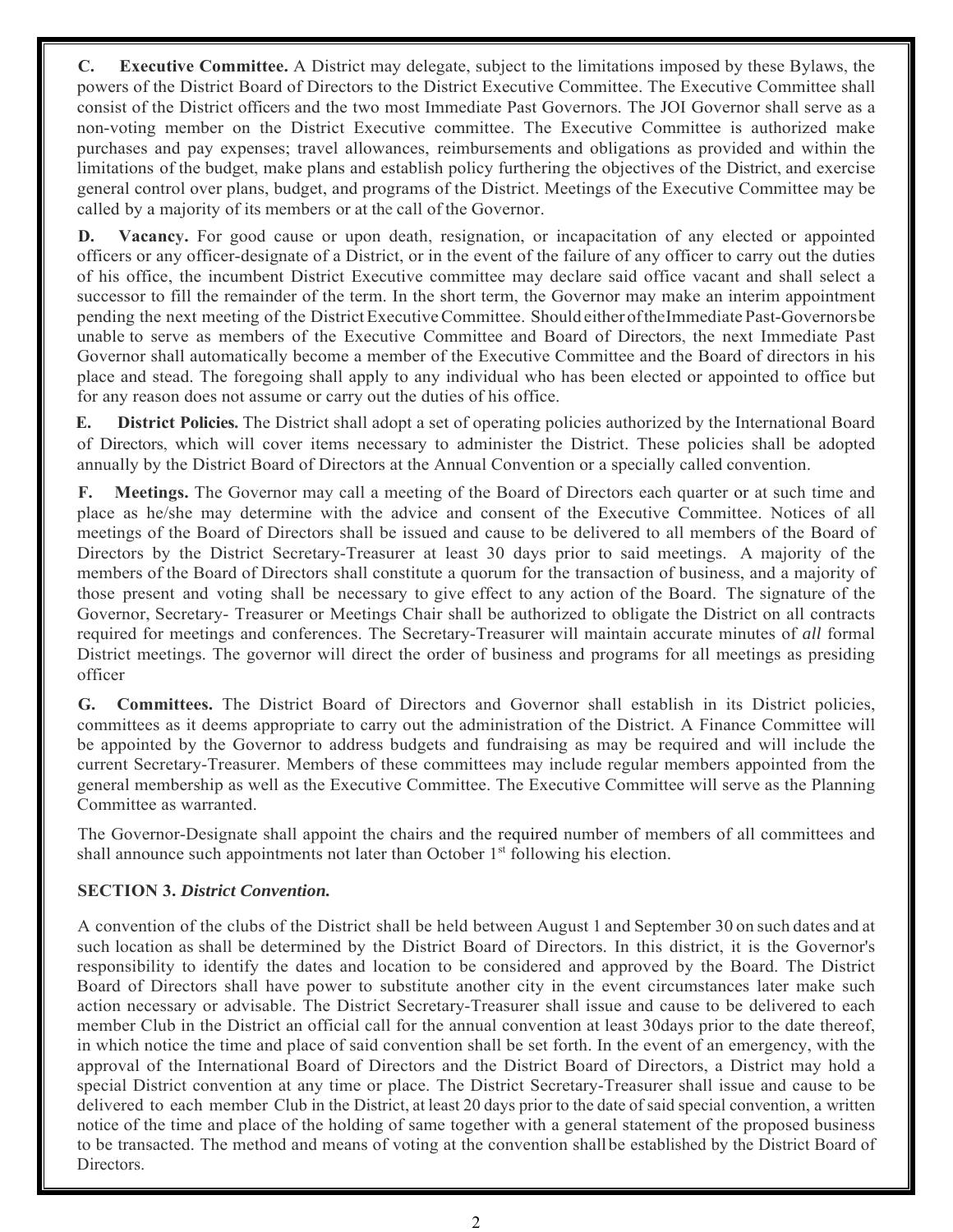Convention rules shall be adopted by a majority vote during the first business session of each convention; but may be suspended, rescinded, or amended after the adoption by a two-thirds vote. A quorum of any convention shall consist of a majority of the accredited delegates. To be accredited by the credentials committee and eligible to vote on the convention business, delegates must have registered at the convention, paid the registration fee, and produced such credentials as may be required by the Board of Directors. The number of accredited delegates of a Club shall not exceed the voting strength of the Club. Any Club 60 days in dues arrears to either OI or the Capital Virginia District is not eligible to vote.

#### **SECTION 4.** *District Revenues and Disbursements*

**A. Annual Dues.** The conduct and administration of District business shall be financed by District dues, payable by Clubs for each member enrolled in the office of Optimist International, from convention fees, and as herein before provided from the general fund of Optimist International. :

*B.* **Dues amount and Date.** The amount of district's dues, and dates on which such dues shall be payable, shall be established by the Board of directors of Optimist International. The District, by resolution adopted by a two-thirds majority vote of the accredited delegates to its annual or special convention, may petition the Board of Directors of Optimist International, in the form and manner prescribed by the board., for adjustment of the annual dues. No financial obligation or assessment of any kind, other than provided in these Bylaws, shall be placed upon, or requested of the Clubs or their members by the District. Current dues are \$12 annually for regular members and \$8 annually for college members, payable in equal parts October 1 and April 1 of each year as directed by the Executive Committee. *Dues in arrears more than 60 days to either the district or Optimist International will cause a Club to "not be in good standing'' and lose all privileges of membership until brought current. Subsequent penalties under Optimist International policies hwy be incurred including revocation of the Club charter.*

**C. Hospitality Room.** To provide for the hospitality room at District meetings and the District Convention, all clubs will be asked to make a \$40.00 donation annually.

**D. Annual Budget.** The District Finance Committee shall prepare a proposed budget in accordance with the standards e1tablished by Optimist International. This proposed budget should be presented at the first meeting of the District Board of Directors for review, amendments, and/or approval. Upon agreement by the District, the proposed budget shall be forwarded to Optimist International for final approval. The budget shall include income only from authorized sources for the current fiscal year, any accumulated surplus, and shall not authorize expenditures of any money in excess of such income and surplus.

**E. Annual Review.** An annual review of the books of account of each district as of September 30 shall be performed by an independent Certified Public Accountant, Certified Managerial Accountant, Certified General Accountant, a Chartered Accountant, or a review committee and a report thereon shall be submitted to the District Board of Directors not later than **November 30 of each year**. The District's Form 990 will be forwarded to Optimist International.

**F. Depositories and signature.** The District Board of Directors shall annually determine the official depositories for District funds and designate officers authorized to endorse, execute and

sign checks or orders for payment of money and shall be Co-signed by two such officers. The co- signers shall not be members of the same family, household and/or business partners. Suggested

authorized persons shall be Governor, Secretary-Treasurer, Finance Chair, or a Past Governor.

**G. Other Committees and Chairpersons.** The Governor-Designate shall announce such appointments not later than October1 following his/her election.

## **SECTION 5.** *Election of District Officers and Governor-Elect*

A. **District Candidate Qualification Committee.** The Governor shall appoint a Candidate Qualification Committee consisting of a least three members, one of which shall be the Past Governor. This Committee shall be responsible for soliciting Optimists to fill positions of Governor-elect and Zone Lieutenant Governors, to assist them in preparation of the necessary documentation, to verify the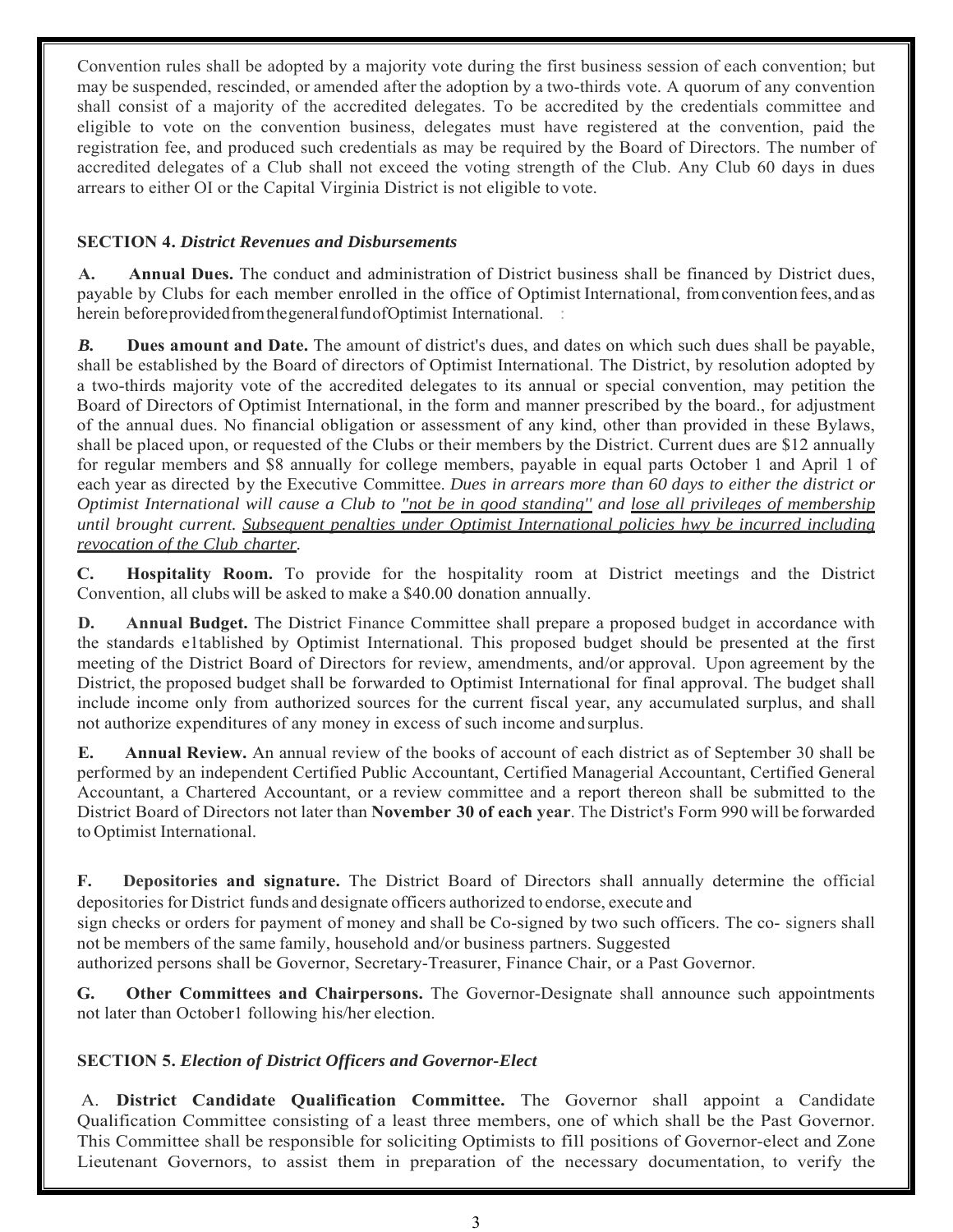candidate meets the criteria for office, and to present those qualified to the Executive Committee and Board of Directors for final approval. All District officers must have served at least one term or is serving as a Club President. All District officers shall be duly enrolled on the Optimist International roster as a member of a Club in good standing in Optimist International; and for the office of Governor or Governor-Elect, they shall have served all of a term of Club President and is serving or have served all of a term of Lt. Governor. The following criteria is required to be considered for office indicated below:

B. **Governor.** The Governor-Elect shall become Governor on October 1 of the year following the year in which elected Governor-Elect. Following the District convention, the Governor-Elect shall be known as the Governor-Designate.

C. **Governor-Elect.** The Governor-Elect shall be elected at the annual convention or a special District convention by a majority vote of the accredited delegates present and voting at the time of the election. He/she must have served as a Lieutenant Governor, have a letter of recommendation from his/her Club, have a letter of approval from his/her employer, and be financially solvent. The Governor-Elect shall not serve in any other elected office while serving as Governor-Elect.

D. **Secretary-Treasurer.** The District Secretary-Treasurer shall be appointed for a term of one year by the Governor-Elect. The appointment of the Secretary-Treasurer Designate shall be confirmed at the third quarter Board meeting by the District Board of Directors shall take office October 1 next following confirmation. A District Secretary-Treasurer, District Secretary, District Treasurer, or any combination thereof, shall not serve more than three consecutive years.

E. **Lieutenant Governors.** These positions shall be elected at the third quarter district meeting by the clubs within the zone alignment established by the District. The elected Lieutenant Governor should be a member of a club within the zone. If none are selected, the Governor may appoint an Optimist from either within or outside the zone. Since the Lieutenant Governor is a member of the District Executive Committee, the Governor has the authority to relieve or replace such for cause.

F. **Assistant to the Governor.** The Governor may appoint an Assistant to the Governor. The individual and responsibilities must be approved by the District Executive Committee.

G. **Other Appointments to the District Executive Committee.** The Governor may appoint non-elected Optimists as key advisors to the District Executive Committee; however, these people shall not have voting power and cannot be applied as part of a quorum.

## **SECTION 6.** *Additional Items.*

**A. Requirements for timely Receipts for Reimbursements.** In order to be reimbursed by the Secretary-Treasurer proper receipts must be provided within 60 days of the expense or by September 30, whichever occurs first.

**B. Requirements for the timely Report of Income and Disbursement of all District Programs for the Annual Review.** In order for the District to complete Section 4E, all records of detailed accounts (ex., line items, receipts of income and expenses) proper receipts must be presented to the Secretary/Treasurer within 60 days of the program's completion or no later than October 1oth, whichever comes first.

**C. Expenses Exceeding Budgeted Amounts.** Expenses exceeding the approved budget shall be approved by the Governor prior to expenditure. This action shall be reported to the District Executive Committee at the next regularly scheduled meeting. If these expenses are related to those incurred by the Governor, the Immediate Past Governor shall be the approving authority.

**D. Customary International Guest Expenses.** When Optimist International sends a President's Representative, the District shall provide for expenses other than travel to/from the District and shall present a memento gift from the Capital-Virginia District.

**E. Clubs' Fees for Contestants.** Lieutenant Governors will be responsible to collect funds from their zone to provide for related District contest expenses other than scholarships as published in the contest rules. The fees for each club winner, paid payable to the District, for the Essay, Oratorical, and Communication Contest for the Deaf and Hard of Hearing (CCDHH) shall be \$40.00.